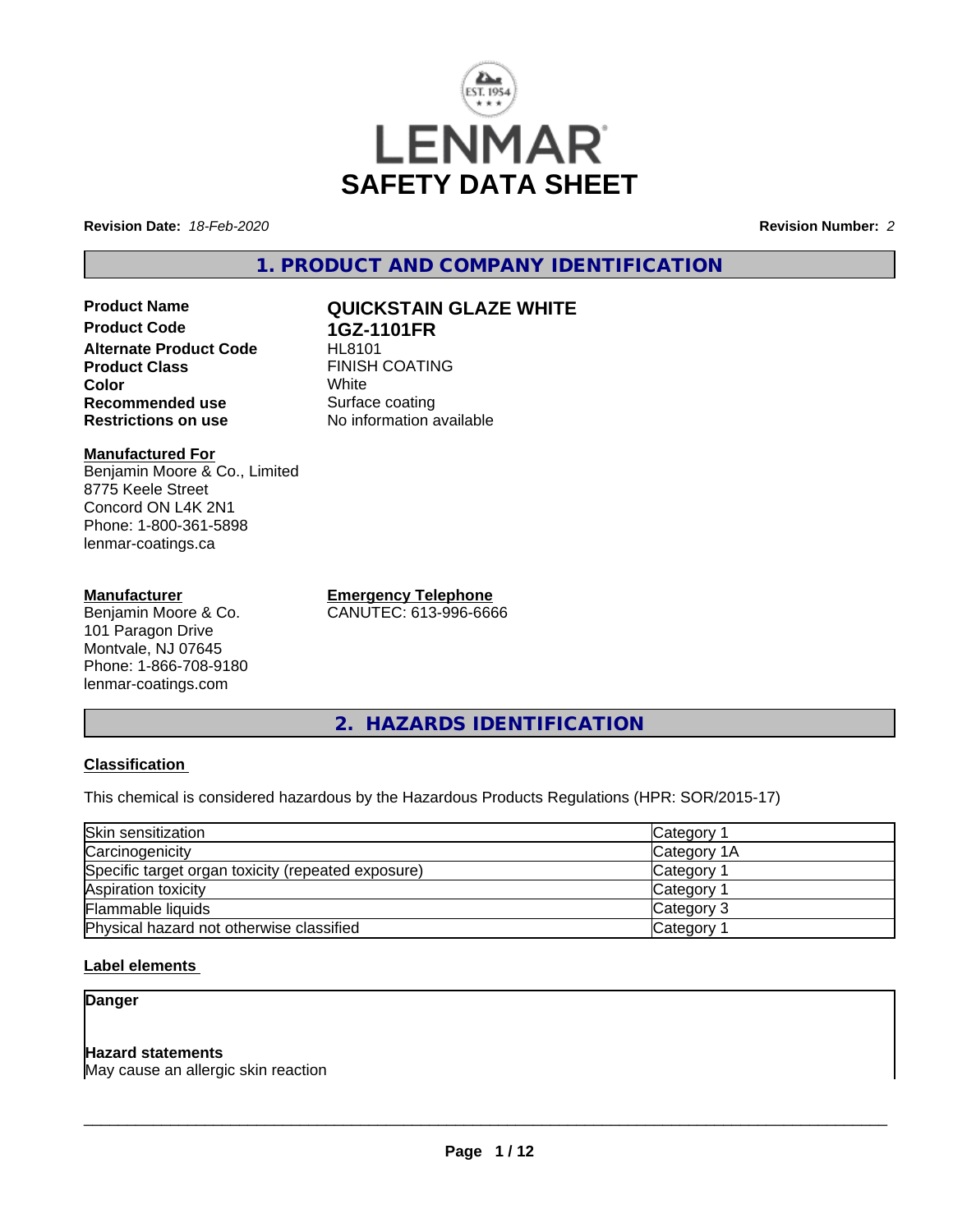May cause cancer Causes damage to organs through prolonged or repeated exposure May be fatal if swallowed and enters airways Flammable liquid and vapor Risk of spontaneous combustion



#### **Precautionary Statements - Prevention**

Obtain special instructions before use

Do not handle until all safety precautions have been read and understood

Use personal protective equipment as required

Contaminated work clothing should not be allowed out of the workplace

Wear protective gloves

Do not breathe dust/fume/gas/mist/vapors/spray

Wash face, hands and any exposed skin thoroughly after handling

Do not eat, drink or smoke when using this product

Keep away from heat, hot surfaces, sparks, open flames and other ignition sources. No smoking

Keep container tightly closed

Ground/bond container and receiving equipment

Use explosion-proof electrical/ventilating/lighting/equipment

Use only non-sparking tools

Take precautionary measures against static discharge

Immediately after use, place rags, steel wool or waste used with this product in a sealed water-filled metal container or lay flat to dry.

 $\overline{\phantom{a}}$  ,  $\overline{\phantom{a}}$  ,  $\overline{\phantom{a}}$  ,  $\overline{\phantom{a}}$  ,  $\overline{\phantom{a}}$  ,  $\overline{\phantom{a}}$  ,  $\overline{\phantom{a}}$  ,  $\overline{\phantom{a}}$  ,  $\overline{\phantom{a}}$  ,  $\overline{\phantom{a}}$  ,  $\overline{\phantom{a}}$  ,  $\overline{\phantom{a}}$  ,  $\overline{\phantom{a}}$  ,  $\overline{\phantom{a}}$  ,  $\overline{\phantom{a}}$  ,  $\overline{\phantom{a}}$ 

#### **Precautionary Statements - Response**

IF exposed or concerned: Get medical advice/attention

**Skin**

If skin irritation or rash occurs: Get medical advice/attention

Wash contaminated clothing before reuse

IF ON SKIN (or hair): Remove/Take off immediately all contaminated clothing. Rinse skin with water/shower **Ingestion**

IF SWALLOWED: Immediately call a POISON CENTER or doctor/physician

Do NOT induce vomiting

**Fire**

In case of fire: Use CO2, dry chemical, or foam for extinction

#### **Precautionary Statements - Storage**

Store locked up Store in a well-ventilated place. Keep cool

#### **Precautionary Statements - Disposal**

Dispose of contents/container to an approved waste disposal plant

Materials such as rags used with this product may begin to burn by themselves. After use, put rags in water or lay flat to dry, then discard.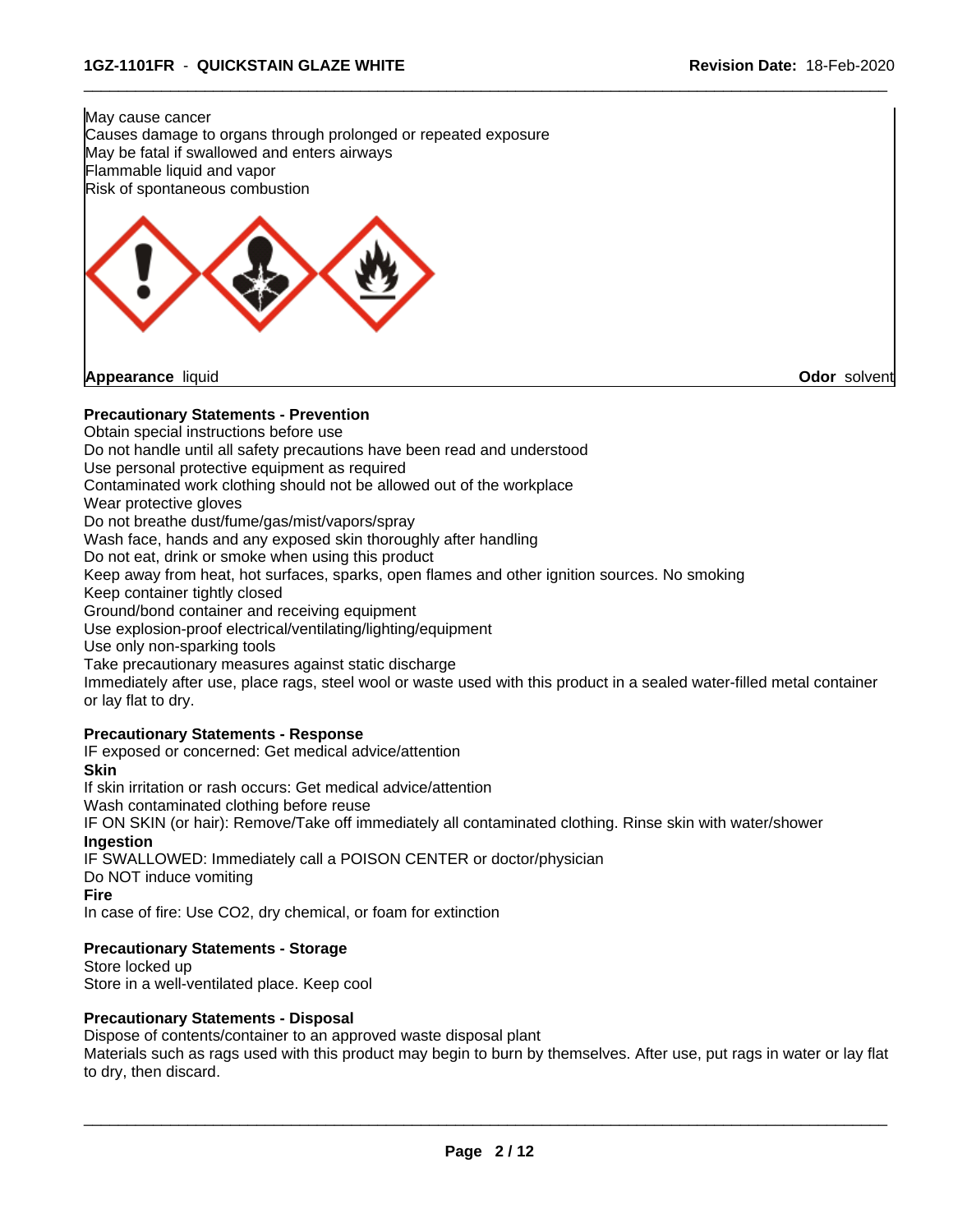#### **Other information**

No information available

| <b>Chemical name</b>                            | CAS No.        | Weight-%      | Hazardous Material<br>registry number<br>(HMIRA registry #) | Date HMIRA filed and<br>Information Review Act date exemption granted<br>(if applicable) |
|-------------------------------------------------|----------------|---------------|-------------------------------------------------------------|------------------------------------------------------------------------------------------|
| Talc                                            | 14807-96-6     | $10 - 30%$    |                                                             |                                                                                          |
| Solvent naphtha, petroleum,<br>medium aliphatic | 64742-88-7     | $7 - 13%$     |                                                             |                                                                                          |
| Titanium dioxide                                | 13463-67-7     | $5 - 10%$     |                                                             | ۰                                                                                        |
| Distillates, petroleum,<br>hydrotreated light   | 64742-47-8     | $3 - 7%$      |                                                             |                                                                                          |
| Solvent naphtha, petroleum,<br>light aromatic   | 64742-95-6     | $1 - 5%$      |                                                             |                                                                                          |
| Stoddard solvent                                | 8052-41-3      | - 5%          |                                                             |                                                                                          |
| Propylene glycol monomethyl<br>ether acetate    | 108-65-6       | $1 - 5%$      |                                                             |                                                                                          |
| 1,2,4-Trimethylbenzene                          | 95-63-6        | $1 - 5%$      |                                                             | $\overline{\phantom{0}}$                                                                 |
| Solvent naphtha (petroleum),<br>heavy aromatic  | 64742-94-5     | $0.5 - 1%$    |                                                             |                                                                                          |
| Silica, crystalline                             | 14808-60-7     | $0.1 - 0.25%$ |                                                             |                                                                                          |
| Ethyl benzene                                   | $100 - 41 - 4$ | $0.1 - 0.25%$ |                                                             | ۰                                                                                        |
| Naphthalene                                     | $91 - 20 - 3$  | $0.1 - 0.25%$ |                                                             |                                                                                          |
| Methyl ethyl ketoxime                           | 96-29-7        | $0.1 - 0.25%$ |                                                             |                                                                                          |

**3. COMPOSITION INFORMATION ON COMPONENTS**

#### **Confidential Business Information note**

\*The exact percentage (concentration) of composition has been withheld as a trade secret

 $\overline{\phantom{a}}$  ,  $\overline{\phantom{a}}$  ,  $\overline{\phantom{a}}$  ,  $\overline{\phantom{a}}$  ,  $\overline{\phantom{a}}$  ,  $\overline{\phantom{a}}$  ,  $\overline{\phantom{a}}$  ,  $\overline{\phantom{a}}$  ,  $\overline{\phantom{a}}$  ,  $\overline{\phantom{a}}$  ,  $\overline{\phantom{a}}$  ,  $\overline{\phantom{a}}$  ,  $\overline{\phantom{a}}$  ,  $\overline{\phantom{a}}$  ,  $\overline{\phantom{a}}$  ,  $\overline{\phantom{a}}$ 

# **4. FIRST AID MEASURES**

| <b>General Advice</b> | If symptoms persist, call a physician. Show this safety data<br>sheet to the doctor in attendance.                                                                                                                                     |
|-----------------------|----------------------------------------------------------------------------------------------------------------------------------------------------------------------------------------------------------------------------------------|
| <b>Eye Contact</b>    | Immediately flush with plenty of water. After initial flushing,<br>remove any contact lenses and continue flushing for at<br>least 15 minutes. Keep eye wide open while rinsing. If<br>symptoms persist, call a physician.             |
| <b>Skin Contact</b>   | Wash off immediately with soap and plenty of water while<br>removing all contaminated clothes and shoes. If skin<br>irritation persists, call a physician. Wash clothing before<br>reuse. Destroy contaminated articles such as shoes. |
| <b>Inhalation</b>     | Move to fresh air. If symptoms persist, call a physician.<br>If not breathing, give artificial respiration. Call a physician<br>immediately.                                                                                           |
| Ingestion             | Clean mouth with water and afterwards drink plenty of<br>water. Do not induce vomiting without medical advice.                                                                                                                         |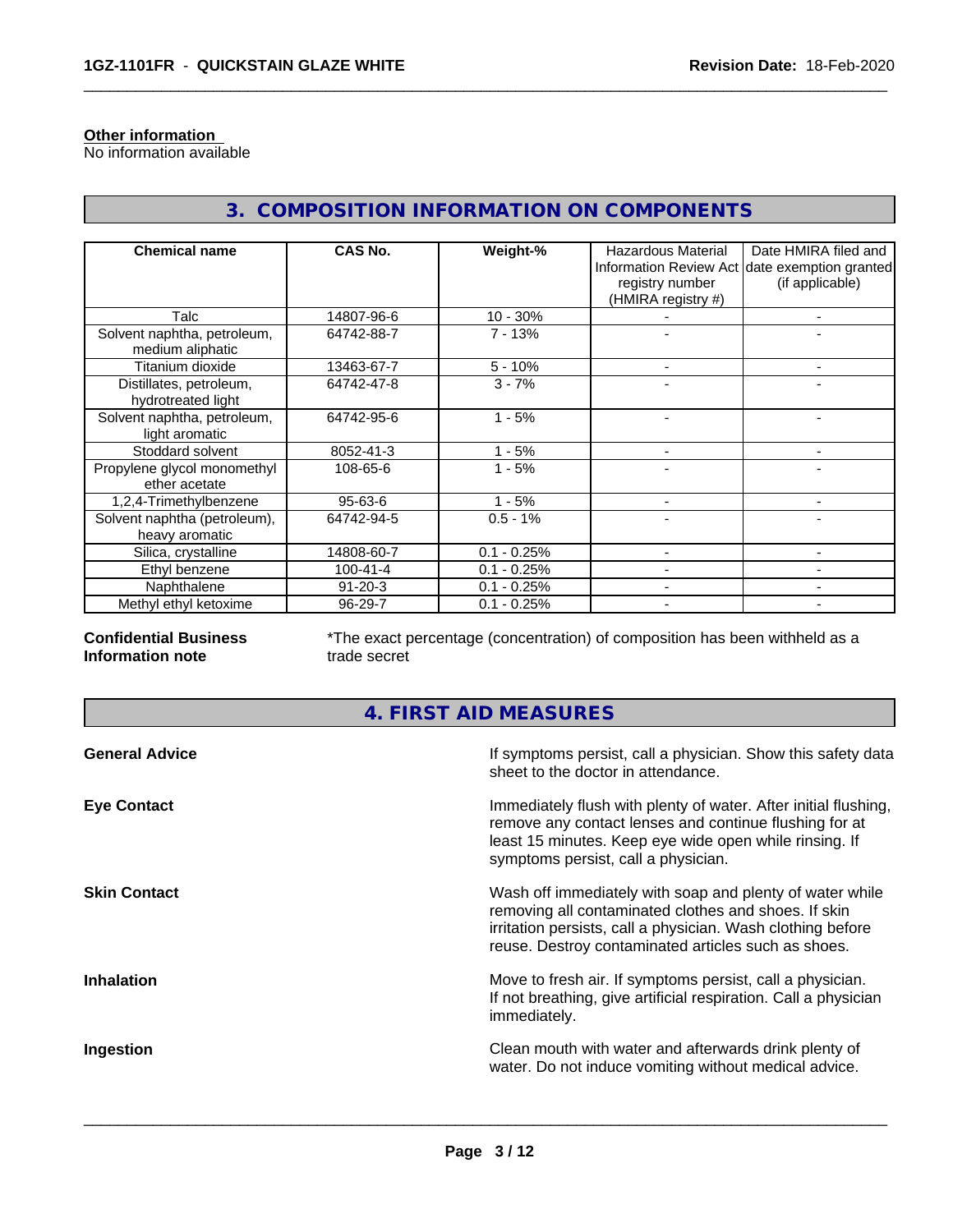Never give anything by mouth to an unconscious person. Consult a physician.

**Protection Of First-Aiders Conserverse Exercise Exercise Use personal protective equipment.** 

**Most Important Symptoms/Effects** May cause allergic skin reaction.

**Notes To Physician** Motes To Physician Treat symptomatically.

 $\overline{\phantom{a}}$  ,  $\overline{\phantom{a}}$  ,  $\overline{\phantom{a}}$  ,  $\overline{\phantom{a}}$  ,  $\overline{\phantom{a}}$  ,  $\overline{\phantom{a}}$  ,  $\overline{\phantom{a}}$  ,  $\overline{\phantom{a}}$  ,  $\overline{\phantom{a}}$  ,  $\overline{\phantom{a}}$  ,  $\overline{\phantom{a}}$  ,  $\overline{\phantom{a}}$  ,  $\overline{\phantom{a}}$  ,  $\overline{\phantom{a}}$  ,  $\overline{\phantom{a}}$  ,  $\overline{\phantom{a}}$ 

### **5. FIRE-FIGHTING MEASURES**

| <b>Suitable Extinguishing Media</b>                                              | Foam, dry powder or water. Use extinguishing measures<br>that are appropriate to local circumstances and the<br>surrounding environment.                                                                                                               |  |
|----------------------------------------------------------------------------------|--------------------------------------------------------------------------------------------------------------------------------------------------------------------------------------------------------------------------------------------------------|--|
| Protective equipment and precautions for firefighters                            | As in any fire, wear self-contained breathing apparatus<br>pressure-demand, MSHA/NIOSH (approved or equivalent)<br>and full protective gear.                                                                                                           |  |
| <b>Specific Hazards Arising From The Chemical</b>                                | Combustible material. Closed containers may rupture if<br>exposed to fire or extreme heat. Keep product and empty<br>container away from heat and sources of ignition. Thermal<br>decomposition can lead to release of irritating gases and<br>vapors. |  |
| <b>Sensitivity to mechanical impact</b>                                          | No.                                                                                                                                                                                                                                                    |  |
| Sensitivity to static discharge                                                  | Yes                                                                                                                                                                                                                                                    |  |
| <b>Flash Point Data</b><br>Flash point (°F)<br>Flash Point (°C)<br><b>Method</b> | 105<br>41<br><b>PMCC</b>                                                                                                                                                                                                                               |  |
| <b>Flammability Limits In Air</b>                                                |                                                                                                                                                                                                                                                        |  |
| Lower flammability limit:<br><b>Upper flammability limit:</b>                    | Not available<br>Not available                                                                                                                                                                                                                         |  |
| <b>NFPA</b><br>Health: 1<br>Flammability: 2                                      | <b>Instability: 0</b><br><b>Special: Not Applicable</b>                                                                                                                                                                                                |  |
| <b>NIPPLA I</b> Louis II                                                         |                                                                                                                                                                                                                                                        |  |

#### **NFPA Legend**

- 0 Not Hazardous
- 1 Slightly
- 2 Moderate
- 3 High 4 - Severe
- 

*The ratings assigned are only suggested ratings, the contractor/employer has ultimate responsibilities for NFPA ratings where this system is used.*

*Additional information regarding the NFPA rating system is available from the National Fire Protection Agency (NFPA) at www.nfpa.org.*

# **6. ACCIDENTAL RELEASE MEASURES**

**Personal Precautions Personal protective equipment. Remove all sources of**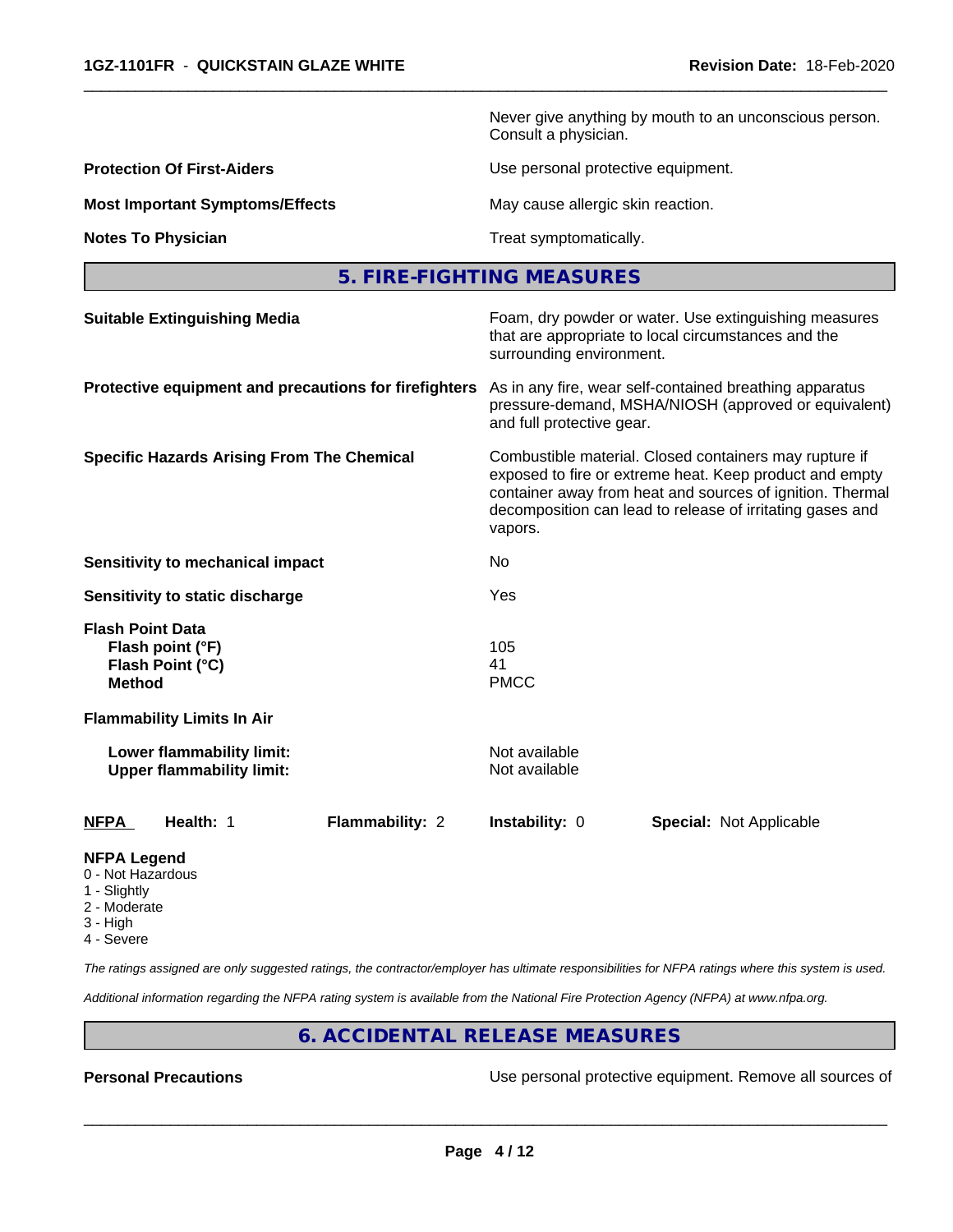|                                  | ignition.                                                                                                                                                                                                                                                                                                                                                                                           |
|----------------------------------|-----------------------------------------------------------------------------------------------------------------------------------------------------------------------------------------------------------------------------------------------------------------------------------------------------------------------------------------------------------------------------------------------------|
| <b>Other Information</b>         | Prevent further leakage or spillage if safe to do so. Do not<br>allow material to contaminate ground water system.<br>Prevent product from entering drains. Do not flush into<br>surface water or sanitary sewer system. Local authorities<br>should be advised if significant spillages cannot be<br>contained.                                                                                    |
| <b>Environmental precautions</b> | See Section 12 for additional Ecological Information.                                                                                                                                                                                                                                                                                                                                               |
| <b>Methods for Cleaning Up</b>   | Dam up. Soak up with inert absorbent material. Pick up<br>and transfer to properly labeled containers. Clean<br>contaminated surface thoroughly.                                                                                                                                                                                                                                                    |
|                                  | 7. HANDLING AND STORAGE                                                                                                                                                                                                                                                                                                                                                                             |
| <b>Handling</b>                  | Use only in area provided with appropriate exhaust<br>ventilation. Do not breathe vapors or spray mist. Wear<br>personal protective equipment. Take precautionary<br>measures against static discharges. To avoid ignition of<br>vapors by static electricity discharge, all metal parts of the<br>equipment must be grounded. Keep away from open<br>flames, hot surfaces and sources of ignition. |
| <b>Storage</b>                   | Keep containers tightly closed in a dry, cool and<br>well-ventilated place. Keep away from heat. Keep away<br>from open flames, hot surfaces and sources of ignition.<br>Keep in properly labeled containers. Keep out of the reach<br>of children.                                                                                                                                                 |
|                                  | <b>DANGER</b> - Rags, steel wool or waste soaked with this<br>product may spontaneously catch fire if improperly<br>discarded. Immediately after use, place rags, steel wool or<br>waste in a sealed water-filled metal container.                                                                                                                                                                  |
| <b>Incompatible Materials</b>    | Incompatible with strong acids and bases and strong<br>oxidizing agents.                                                                                                                                                                                                                                                                                                                            |
|                                  |                                                                                                                                                                                                                                                                                                                                                                                                     |

 $\overline{\phantom{a}}$  ,  $\overline{\phantom{a}}$  ,  $\overline{\phantom{a}}$  ,  $\overline{\phantom{a}}$  ,  $\overline{\phantom{a}}$  ,  $\overline{\phantom{a}}$  ,  $\overline{\phantom{a}}$  ,  $\overline{\phantom{a}}$  ,  $\overline{\phantom{a}}$  ,  $\overline{\phantom{a}}$  ,  $\overline{\phantom{a}}$  ,  $\overline{\phantom{a}}$  ,  $\overline{\phantom{a}}$  ,  $\overline{\phantom{a}}$  ,  $\overline{\phantom{a}}$  ,  $\overline{\phantom{a}}$ 

# **8. EXPOSURE CONTROLS/PERSONAL PROTECTION**

#### **Exposure Limits**

| <b>Chemical name</b> | <b>ACGIH TLV</b>                                                                                                                              | <b>Alberta</b>           | <b>British Columbia</b>                                   | <b>Ontario</b>          | Quebec                      |
|----------------------|-----------------------------------------------------------------------------------------------------------------------------------------------|--------------------------|-----------------------------------------------------------|-------------------------|-----------------------------|
| Talc                 | TWA: $2 \text{ mg/m}^3$<br>particulate matter<br>containing no<br>asbestos and <1%<br>crystalline silica,<br>respirable particulate<br>matter | $2 \text{ mg/m}^3$ - TWA | $2 \text{ mg/m}^3$ - TWA                                  | $2 \text{mq/m}^3$ - TWA | 3 mg/m <sup>3</sup> - TWAEV |
| Titanium dioxide     | TWA: $10 \text{ mg/m}^3$                                                                                                                      | 10 mg/m $3$ - TWA        | 10 mg/m <sup>3</sup> - TWA<br>$3$ mg/m <sup>3</sup> - TWA | 10 mg/m $3$ - TWA       | $10 \text{ mg/m}^3$ - TWAEV |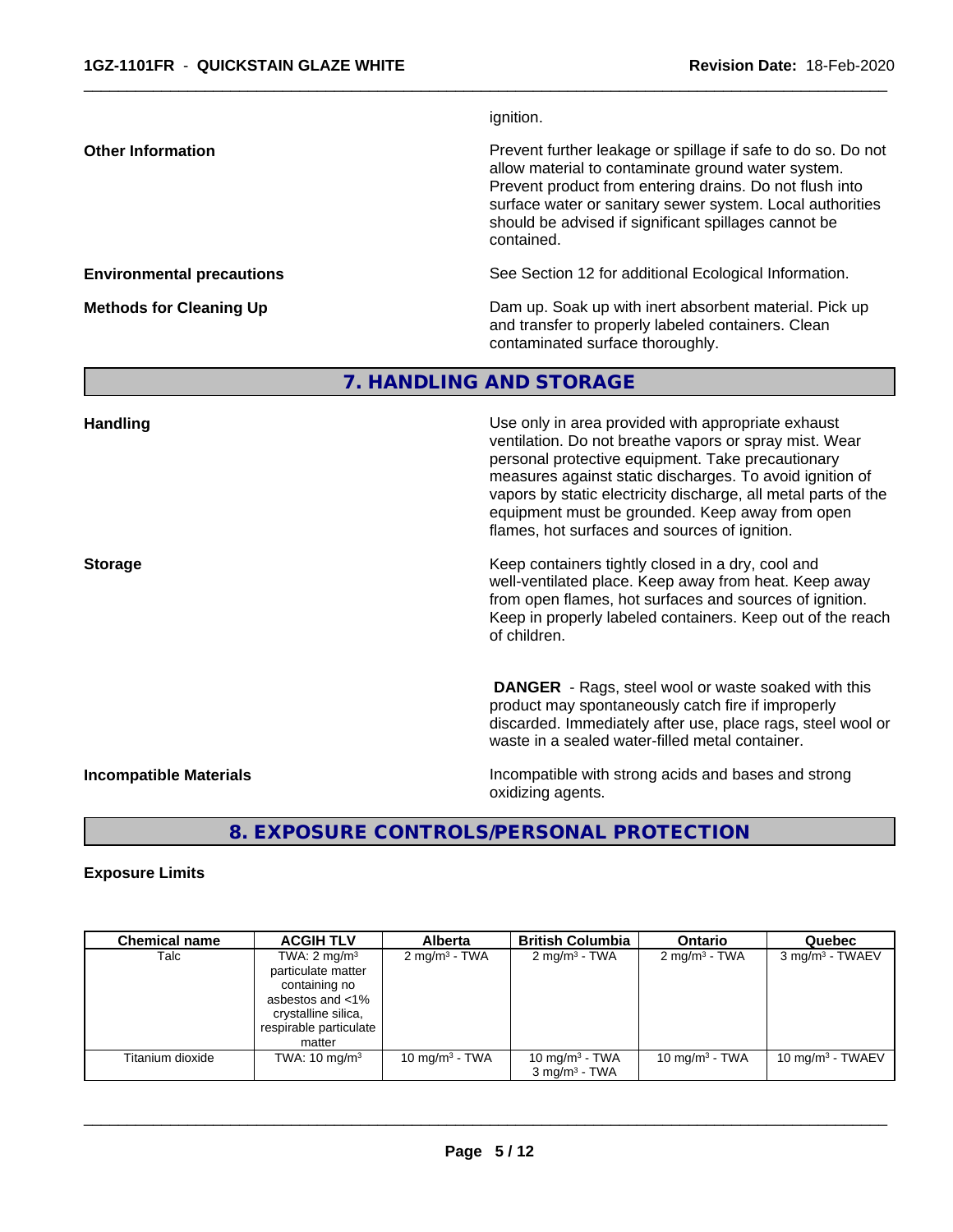#### **1GZ-1101FR** - **QUICKSTAIN GLAZE WHITE Revision Date:** 18-Feb-2020

| Distillates, petroleum,<br>hydrotreated light | N/E                                                    | N/E                                                                                                                                              | $200$ mg/m <sup>3</sup> - TWA<br>Skin absorption can                      | N/E                                               | N/E                                                                                                |
|-----------------------------------------------|--------------------------------------------------------|--------------------------------------------------------------------------------------------------------------------------------------------------|---------------------------------------------------------------------------|---------------------------------------------------|----------------------------------------------------------------------------------------------------|
|                                               |                                                        |                                                                                                                                                  | contribute to overall                                                     |                                                   |                                                                                                    |
|                                               |                                                        |                                                                                                                                                  | exposure.                                                                 |                                                   |                                                                                                    |
| Stoddard solvent                              | TWA: 100 ppm                                           | 100 ppm - TWA<br>$572$ mg/m <sup>3</sup> - TWA                                                                                                   | $290 \text{ mg/m}^3$ - TWA<br>580 mg/m <sup>3</sup> - STEL                | $525$ mg/m <sup>3</sup> - TWA                     | 100 ppm - TWAEV<br>525 mg/m <sup>3</sup> - TWAEV                                                   |
| Propylene glycol monomethyl                   | N/E                                                    | N/E                                                                                                                                              | 50 ppm - TWA                                                              | 50 ppm - TWA                                      | N/E                                                                                                |
| ether acetate                                 |                                                        |                                                                                                                                                  | 75 ppm - STEL                                                             | $270 \text{ mg/m}^3$ - TWA                        |                                                                                                    |
| Silica, crystalline                           | TWA: 0.025 mg/m <sup>3</sup><br>respirable particulate | $0.025$ mg/m <sup>3</sup> - TWA                                                                                                                  | $0.025$ mg/m <sup>3</sup> - TWA                                           | $0.10 \text{ mg/m}^3$ - TWA                       | $0.1$ mg/m <sup>3</sup> - TWAEV                                                                    |
|                                               | matter                                                 |                                                                                                                                                  |                                                                           |                                                   |                                                                                                    |
| Ethyl benzene                                 | TWA: 20 ppm                                            | 100 ppm - TWA<br>434 mg/m <sup>3</sup> - TWA<br>125 ppm - STEL<br>543 mg/m $3 -$ STEL                                                            | 20 ppm - TWA                                                              | 20 ppm - TWA                                      | 100 ppm - TWAEV<br>434 mg/m <sup>3</sup> - TWAEV<br>125 ppm - STEV<br>543 mg/m <sup>3</sup> - STEV |
| Naphthalene                                   | TWA: 10 ppm<br>$S^*$                                   | 10 ppm - TWA<br>52 mg/m $3$ - TWA<br>15 ppm - STEL<br>79 mg/m <sup>3</sup> - STEL<br>Substance may be<br>readily absorbed<br>through intact skin | 10 ppm - TWA<br>Skin absorption can<br>contribute to overall<br>exposure. | 10 ppm - TWA<br>Danger of cutaneous<br>absorption | 10 ppm - TWAEV<br>52 mg/m <sup>3</sup> - TWAEV<br>15 ppm - STEV<br>$79$ mg/m <sup>3</sup> - STEV   |

 $\overline{\phantom{a}}$  ,  $\overline{\phantom{a}}$  ,  $\overline{\phantom{a}}$  ,  $\overline{\phantom{a}}$  ,  $\overline{\phantom{a}}$  ,  $\overline{\phantom{a}}$  ,  $\overline{\phantom{a}}$  ,  $\overline{\phantom{a}}$  ,  $\overline{\phantom{a}}$  ,  $\overline{\phantom{a}}$  ,  $\overline{\phantom{a}}$  ,  $\overline{\phantom{a}}$  ,  $\overline{\phantom{a}}$  ,  $\overline{\phantom{a}}$  ,  $\overline{\phantom{a}}$  ,  $\overline{\phantom{a}}$ 

#### **Legend**

ACGIH - American Conference of Governmental Industrial Hygienists Alberta - Alberta Occupational Exposure Limits British Columbia - British Columbia Occupational Exposure Limits Ontario - Ontario Occupational Exposure Limits Quebec - Quebec Occupational Exposure Limits N/E - Not established

# **Personal Protective Equipment**<br> **Eve/Face Protection**

**Engineering Measures Ensure** Ensure adequate ventilation, especially in confined areas.

Safety glasses with side-shields. If splashes are likely to occur, wear: Tightly fitting safety goggles **Skin Protection Skin Protection Skin Protective gloves.** Long sleeved clothing. Protective gloves. **Respiratory Protection In operations where exposure limits are exceeded, use a** NIOSH approved respirator that has been selected by a technically qualified person for the specific work conditions. When spraying the product or applying in confined areas, wear a NIOSH approved respirator specified for paint spray or organic vapors.

**Hygiene Measures Avoid contact with skin, eyes and clothing. Remove and Hygiene Measures** and clothing. Remove and wash contaminated clothing before re-use. Wash thoroughly after handling. When using do not eat, drink or smoke.

# **9. PHYSICAL AND CHEMICAL PROPERTIES**

**Appearance** liquid **Odor** solvent **Density (lbs/gal)** 9.6 - 10.0<br> **Specific Gravity** 1.15 - 1.20 **Specific Gravity** 

**Odor Threshold No information available No information available pH** No information available **Viscosity (cps)** No information available **Solubility(ies)** No information available **Water solubility** No information available **Evaporation Rate No information available No information available**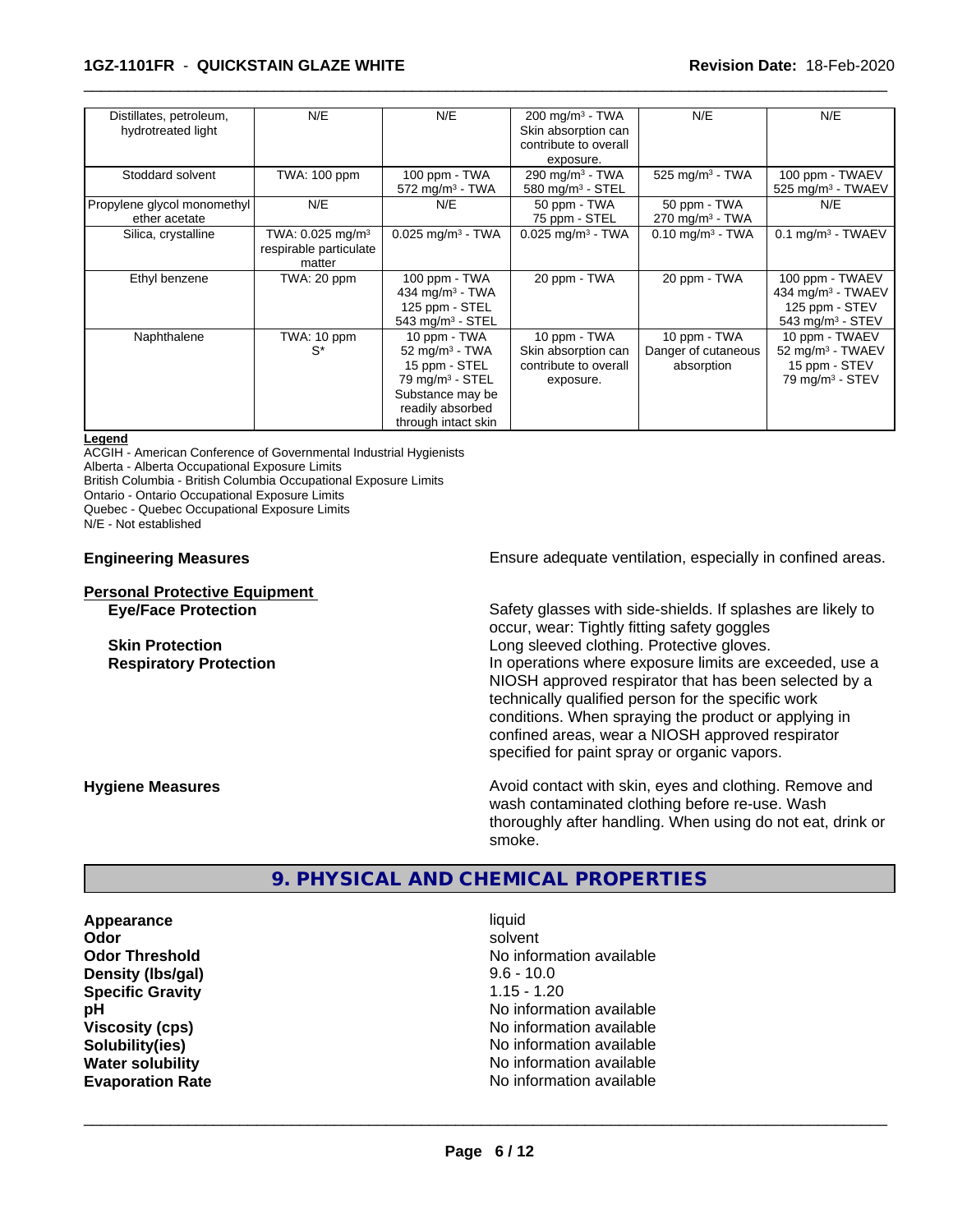**Vapor pressure** No information available **Vapor density**  $\blacksquare$  No information available **Wt. % Solids** 65 - 75<br> **Vol. % Solids** 65 - 76 **Vol. % Solids Wt. % Volatiles** 25 - 35 **Vol. % Volatiles** 40 - 50<br> **VOC Requiatory Limit (q/L)** 40 - 450 **VOC** Regulatory Limit (q/L) **Boiling Point (°F)** 252 **Boiling Point (°C)** 122 **Freezing point (°F)** The state of the state of the No information available **Freezing Point (°C)** and **COV** No information available **Flash point (°F)** 105 **Flash Point (°C)** 41 **Method** PMCC **Flammability (solid, gas)** Not applicable<br> **Upper flammability limit:** Not applicable<br>
Not applicable **Upper flammability limit: Lower flammability limit:**<br> **Autoignition Temperature (°F)** Not applicable available and the Mustafable and Mustafable and Mustafable and Mu **Autoignition Temperature (°F) Autoignition Temperature (°C)** No information available **Decomposition Temperature (°F)** No information available **Decomposition Temperature (°C)** No information available **Partition coefficient** No information available

 $\overline{\phantom{a}}$  ,  $\overline{\phantom{a}}$  ,  $\overline{\phantom{a}}$  ,  $\overline{\phantom{a}}$  ,  $\overline{\phantom{a}}$  ,  $\overline{\phantom{a}}$  ,  $\overline{\phantom{a}}$  ,  $\overline{\phantom{a}}$  ,  $\overline{\phantom{a}}$  ,  $\overline{\phantom{a}}$  ,  $\overline{\phantom{a}}$  ,  $\overline{\phantom{a}}$  ,  $\overline{\phantom{a}}$  ,  $\overline{\phantom{a}}$  ,  $\overline{\phantom{a}}$  ,  $\overline{\phantom{a}}$ 

# **10. STABILITY AND REACTIVITY**

**Reactivity** Not Applicable **Chemical Stability Stability** Stable under normal conditions. Hazardous polymerisation does not occur. **Conditions to avoid Conditions to avoid Conditions keep** away from open flames, hot surfaces, static electricity and sources of ignition. **Incompatible Materials Incompatible with strong acids and bases and strong** oxidizing agents. **Hazardous Decomposition Products** Thermal decomposition can lead to release of irritating gases and vapors. **Possibility of hazardous reactions** None under normal conditions of use.

**11. TOXICOLOGICAL INFORMATION**

**Product Information Information on likely routes of exposure**

**Acute Toxicity** 

**Principal Routes of Exposure Exposure** Eye contact, skin contact and inhalation.

**Product Information Repeated or prolonged exposure to organic solvents may** lead to permanent brain and nervous system damage. Intentional misuse by deliberately concentrating and inhaling vapors may be harmful or fatal.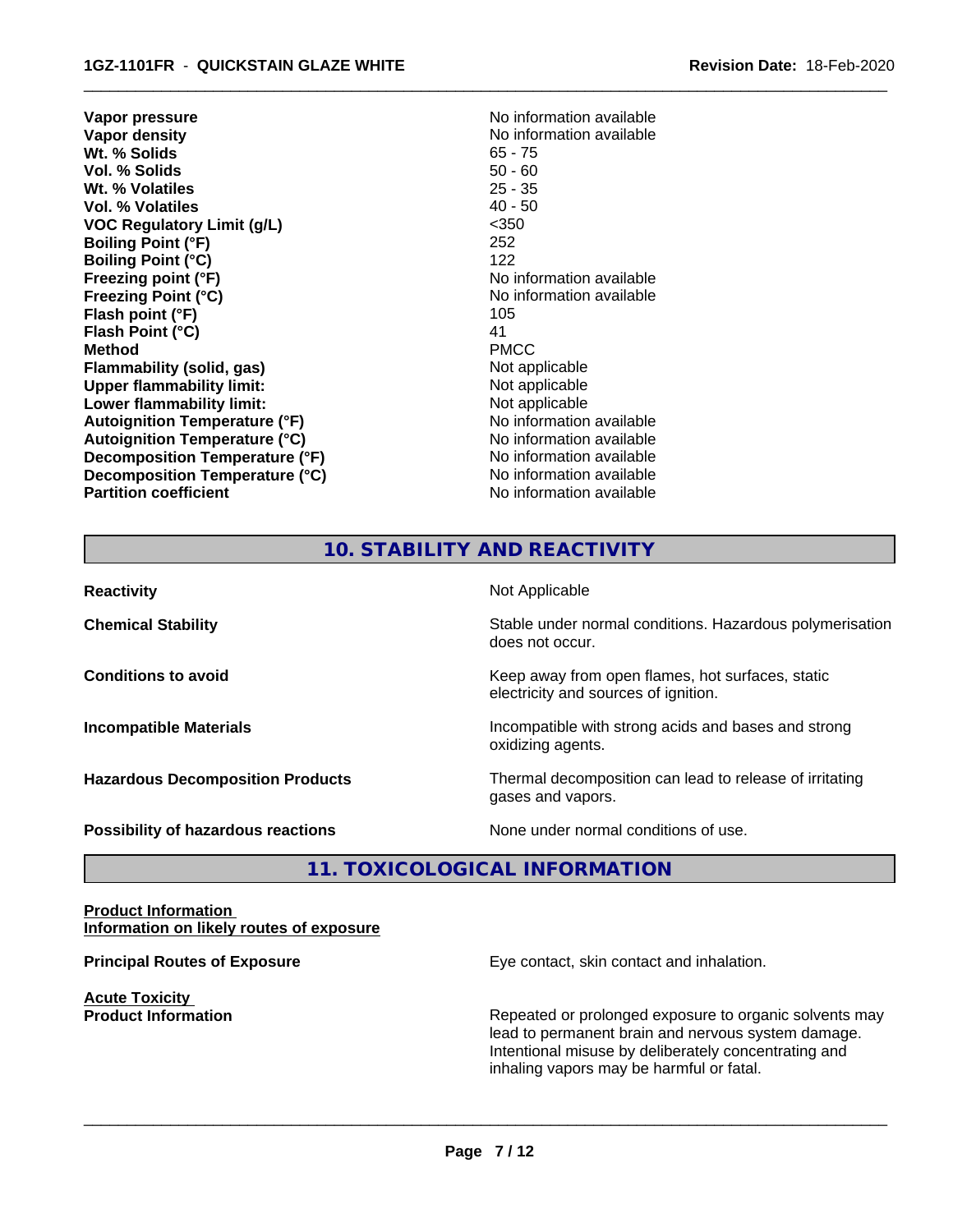#### **<u>Symptoms related to the physical, chemical and toxicological characteristics</u>**

| <b>Symptoms</b>                 | No information available                                                                                                                                                                                                                   |
|---------------------------------|--------------------------------------------------------------------------------------------------------------------------------------------------------------------------------------------------------------------------------------------|
|                                 | Delayed and immediate effects as well as chronic effects from short and long-term exposure                                                                                                                                                 |
| Eye contact                     | Contact with eyes may cause irritation.                                                                                                                                                                                                    |
| <b>Skin contact</b>             | May cause skin irritation and/or dermatitis. Prolonged skin<br>contact may defat the skin and produce dermatitis.                                                                                                                          |
| <b>Inhalation</b>               | High vapor / aerosol concentrations are irritating to the<br>eyes, nose, throat and lungs and may cause headaches,<br>dizziness, drowsiness, unconsciousness, and other central<br>nervous system effects.                                 |
| Ingestion                       | Ingestion may cause irritation to mucous membranes.<br>Small amounts of this product aspirated into the<br>respiratory system during ingestion or vomiting may cause<br>mild to severe pulmonary injury, possibly progressing to<br>death. |
| <b>Sensitization</b>            | May cause an allergic skin reaction.                                                                                                                                                                                                       |
| <b>Neurological Effects</b>     | No information available.                                                                                                                                                                                                                  |
| <b>Mutagenic Effects</b>        | No information available.                                                                                                                                                                                                                  |
| <b>Reproductive Effects</b>     | No information available.                                                                                                                                                                                                                  |
| <b>Developmental Effects</b>    | No information available.                                                                                                                                                                                                                  |
| <b>Target organ effects</b>     | No information available.                                                                                                                                                                                                                  |
| <b>STOT - single exposure</b>   | No information available.                                                                                                                                                                                                                  |
| <b>STOT - repeated exposure</b> | Causes damage to organs through prolonged or repeated<br>exposure if inhaled.                                                                                                                                                              |
| Other adverse effects           | No information available.                                                                                                                                                                                                                  |
| <b>Aspiration Hazard</b>        | May be harmful if swallowed and enters airways. Small<br>amounts of this product aspirated into the respiratory<br>system during ingestion or vomiting may cause mild to<br>severe pulmonary injury, possibly progressing to death.        |
|                                 |                                                                                                                                                                                                                                            |

 $\overline{\phantom{a}}$  ,  $\overline{\phantom{a}}$  ,  $\overline{\phantom{a}}$  ,  $\overline{\phantom{a}}$  ,  $\overline{\phantom{a}}$  ,  $\overline{\phantom{a}}$  ,  $\overline{\phantom{a}}$  ,  $\overline{\phantom{a}}$  ,  $\overline{\phantom{a}}$  ,  $\overline{\phantom{a}}$  ,  $\overline{\phantom{a}}$  ,  $\overline{\phantom{a}}$  ,  $\overline{\phantom{a}}$  ,  $\overline{\phantom{a}}$  ,  $\overline{\phantom{a}}$  ,  $\overline{\phantom{a}}$ 

#### **Numerical measures of toxicity**

#### **The following values are calculated based on chapter 3.1 of the GHS document**

| ATEmix (oral)                 | 27999 mg/kg |
|-------------------------------|-------------|
| <b>ATEmix (dermal)</b>        | 10982 mg/kg |
| ATEmix (inhalation-dust/mist) | 102.1 mg/L  |

#### **Component Information**

| Chemical name                                               | Oral LD50             | Dermal LD50             | Inhalation LC50        |
|-------------------------------------------------------------|-----------------------|-------------------------|------------------------|
| Solvent naphtha, petroleum,                                 | $>$ 25 mL/kg (Rat)    | $>$ 3000 mg/kg (Rabbit) |                        |
| medium aliphatic                                            |                       |                         |                        |
| 64742-88-7                                                  |                       |                         |                        |
| Titanium dioxide<br>13463-67-7                              | $> 10000$ mg/kg (Rat) |                         |                        |
| Distillates, petroleum, hydrotreated<br>light<br>64742-47-8 | $>$ 5000 mg/kg (Rat)  | $>$ 2000 mg/kg (Rabbit) | $> 5.2$ mg/L (Rat) 4 h |
| Solvent naphtha, petroleum, light<br>aromatic<br>64742-95-6 | $= 8400$ mg/kg (Rat)  | $>$ 2000 mg/kg (Rabbit) | $= 3400$ ppm (Rat) 4 h |
| Propylene glycol monomethyl ether                           | $= 8532$ mg/kg (Rat)  | > 5 g/kg (Rabbit)       |                        |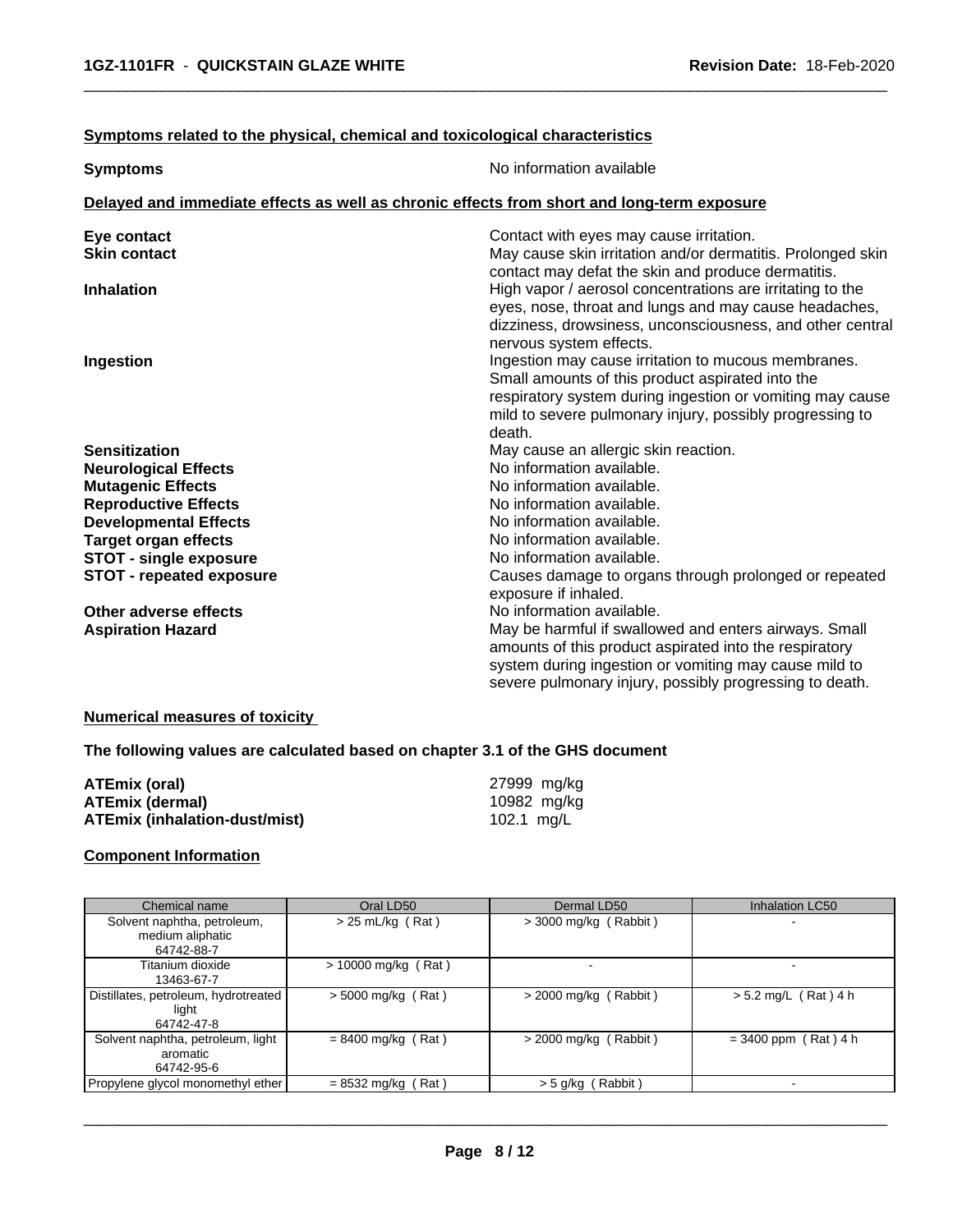#### **1GZ-1101FR** - **QUICKSTAIN GLAZE WHITE Revision Date:** 18-Feb-2020

| acetate<br>108-65-6                                          |                                             |                                              |                                     |
|--------------------------------------------------------------|---------------------------------------------|----------------------------------------------|-------------------------------------|
| 1,2,4-Trimethylbenzene<br>$95 - 63 - 6$                      | $= 3280$ mg/kg (Rat)                        | $>$ 3160 mg/kg (Rabbit)                      | $= 18$ g/m <sup>3</sup> (Rat) 4 h   |
| Solvent naphtha (petroleum), heavy<br>aromatic<br>64742-94-5 | $>$ 5000 mg/kg (Rat)                        | $> 2$ mL/kg (Rabbit)                         | $>$ 590 mg/m <sup>3</sup> (Rat) 4 h |
| Ethyl benzene<br>$100 - 41 - 4$                              | $=$ 3500 mg/kg (Rat)                        | $= 15400$ mg/kg (Rabbit)                     | $= 17.4$ mg/L (Rat) 4 h             |
| Naphthalene<br>$91 - 20 - 3$                                 | $= 1110$ mg/kg (Rat)<br>$= 490$ mg/kg (Rat) | $= 1120$ mg/kg (Rabbit) > 20 g/kg<br>Rabbit) | $>$ 340 mg/m <sup>3</sup> (Rat) 1 h |
| Methyl ethyl ketoxime<br>$96 - 29 - 7$                       | $= 930$ mg/kg (Rat)                         | 1000 - 1800 mg/kg (Rabbit)                   | $> 4.83$ mg/L (Rat) 4 h             |

**Chronic Toxicity** Contains: Crystalline Silica which has been determined to be carcinogenic to humans by IARC when in respirable form. Risk of cancer depends on duration and level of inhalation exposure to spray mist or dust from sanding the dried paint.

 $\overline{\phantom{a}}$  ,  $\overline{\phantom{a}}$  ,  $\overline{\phantom{a}}$  ,  $\overline{\phantom{a}}$  ,  $\overline{\phantom{a}}$  ,  $\overline{\phantom{a}}$  ,  $\overline{\phantom{a}}$  ,  $\overline{\phantom{a}}$  ,  $\overline{\phantom{a}}$  ,  $\overline{\phantom{a}}$  ,  $\overline{\phantom{a}}$  ,  $\overline{\phantom{a}}$  ,  $\overline{\phantom{a}}$  ,  $\overline{\phantom{a}}$  ,  $\overline{\phantom{a}}$  ,  $\overline{\phantom{a}}$ 

#### **Carcinogenicity**

*The information below indicateswhether each agency has listed any ingredient as a carcinogen:.*

| <b>Chemical name</b> | <b>IARC</b>                    | <b>NTP</b>                   |
|----------------------|--------------------------------|------------------------------|
|                      | 2B - Possible Human Carcinogen |                              |
| Titanium dioxide     |                                |                              |
|                      | I - Human Carcinogen           | Known Human Carcinogen       |
| Silica, crystalline  |                                |                              |
|                      | 2B - Possible Human Carcinogen |                              |
| Ethyl benzene        |                                |                              |
|                      | 2B - Possible Human Carcinogen | Reasonably Anticipated Human |
| Naphthalene          |                                | Carcinogen                   |

• Crystalline Silica has been determined to be carcinogenic to humans by IARC (1) when in respirable form. Risk of cancer depends on duration and level of inhalation exposure to spray mist or dust from sanding the dried paint.

• Although IARC has classified titanium dioxide as possibly carcinogenic to humans (2B), their summary concludes: "No significant exposure to titanium dioxide is thought to occur during the use of products in which titanium dioxide is bound to other materials, such as paint."

#### **Legend**

IARC - International Agency for Research on Cancer NTP - National Toxicity Program OSHA - Occupational Safety & Health Administration

**12. ECOLOGICAL INFORMATION**

# **Ecotoxicity Effects**

The environmental impact of this product has not been fully investigated.

#### **Product Information**

# **Acute Toxicity to Fish**

No information available

#### **Acute Toxicity to Aquatic Invertebrates**

No information available

#### **Acute Toxicity to Aquatic Plants**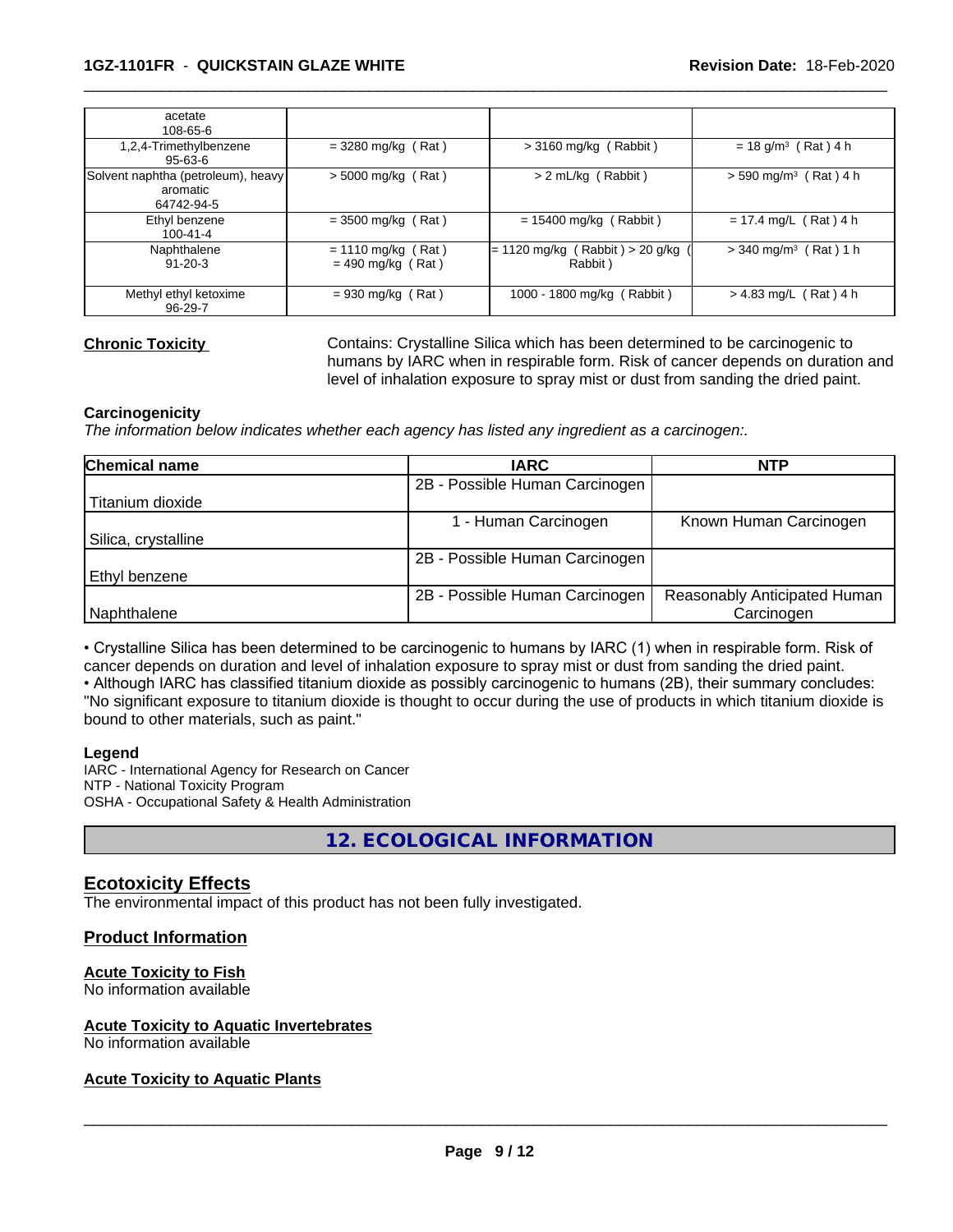$\overline{\phantom{a}}$  ,  $\overline{\phantom{a}}$  ,  $\overline{\phantom{a}}$  ,  $\overline{\phantom{a}}$  ,  $\overline{\phantom{a}}$  ,  $\overline{\phantom{a}}$  ,  $\overline{\phantom{a}}$  ,  $\overline{\phantom{a}}$  ,  $\overline{\phantom{a}}$  ,  $\overline{\phantom{a}}$  ,  $\overline{\phantom{a}}$  ,  $\overline{\phantom{a}}$  ,  $\overline{\phantom{a}}$  ,  $\overline{\phantom{a}}$  ,  $\overline{\phantom{a}}$  ,  $\overline{\phantom{a}}$ 

No information available

#### **Persistence / Degradability**

No information available.

#### **Bioaccumulation**

There is no data for this product.

#### **Mobility in Environmental Media**

No information available.

#### **Ozone**

No information available

#### **Component Information**

#### **Acute Toxicity to Fish**

Titanium dioxide  $LC50:$  > 1000 mg/L (Fathead Minnow - 96 hr.) Ethyl benzene LC50: 12.1 mg/L (Fathead Minnow - 96 hr.) Methyl ethyl ketoxime LC50: 48 mg/L (Bluegill sunfish - 96 hr.)

#### **Acute Toxicity to Aquatic Invertebrates**

Ethyl benzene EC50: 1.8 mg/L (Daphnia magna - 48 hr.) Methyl ethyl ketoxime EC50: 750 mg/L (Daphnia magna - 48 hr.)

#### **Acute Toxicity to Aquatic Plants**

Ethyl benzene EC50: 4.6 mg/L (Green algae (Scenedesmus subspicatus), 72 hrs.)

|                                | 13. DISPOSAL CONSIDERATIONS                                                                                                                                                                                                           |
|--------------------------------|---------------------------------------------------------------------------------------------------------------------------------------------------------------------------------------------------------------------------------------|
| <b>Waste Disposal Method</b>   | Dispose of in accordance with federal, state, provincial, and local regulations.<br>Local requirements may vary, consult your sanitation department or<br>state-designated environmental protection agency for more disposal options. |
| <b>Empty Container Warning</b> | Emptied containers may retain product residue. Follow label warnings even after<br>container is emptied. Residual vapors may explode on ignition.                                                                                     |
|                                | 14. TRANSPORT INFORMATION                                                                                                                                                                                                             |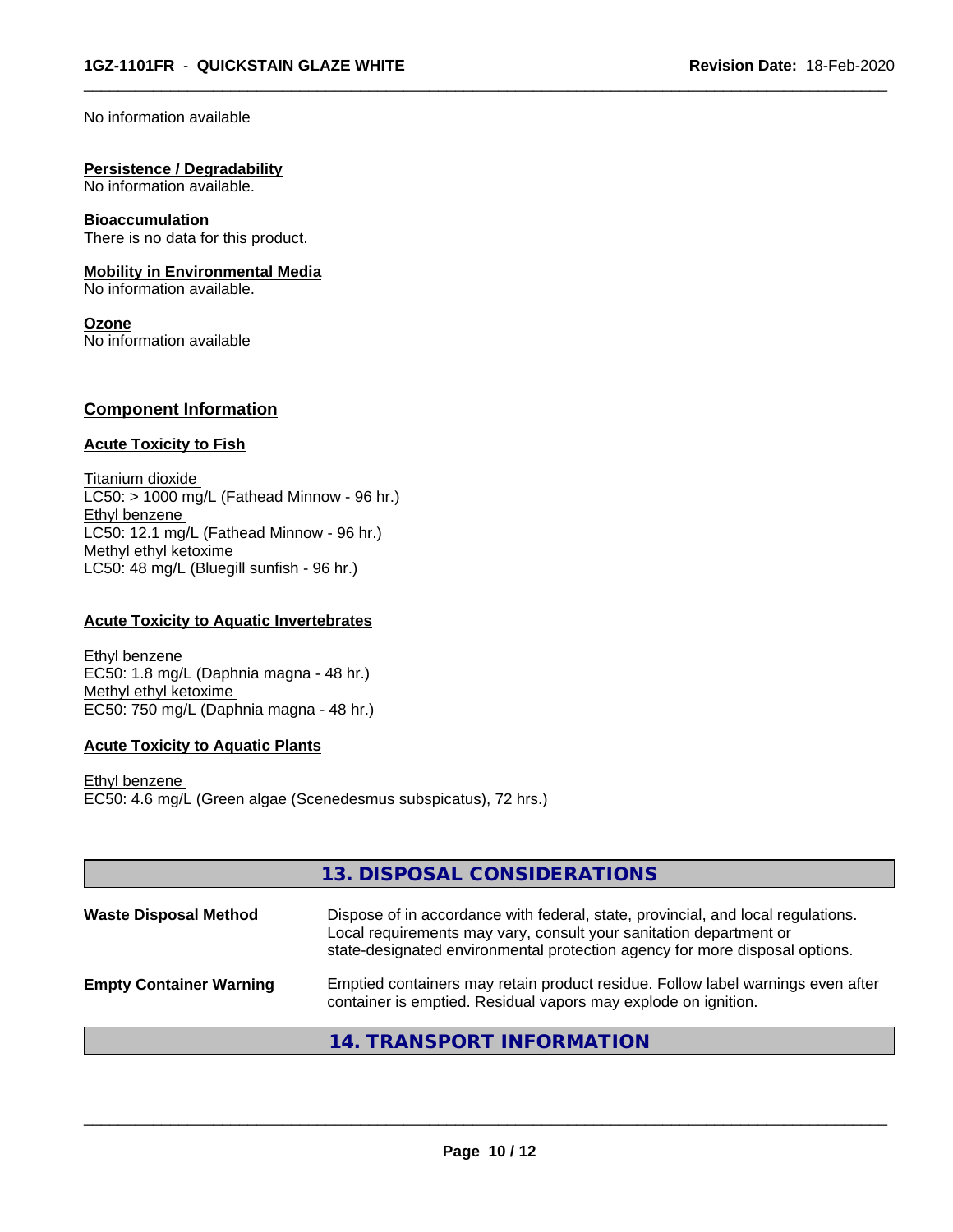#### **TDG**

| <b>Proper Shipping Name</b> | <b>PAINT</b>          |
|-----------------------------|-----------------------|
| <b>Hazard class</b>         |                       |
| UN-No.                      | UN1263                |
| <b>Packing Group</b>        | ш                     |
| <b>Description</b>          | UN1263. PAINT. 3. III |

In Canada, Class 3 flammable liquids may be reclassified as non-regulated for domestic ground transportation if they meet the requirements of TDG General Exemption SOR/2008-34.

 $\overline{\phantom{a}}$  ,  $\overline{\phantom{a}}$  ,  $\overline{\phantom{a}}$  ,  $\overline{\phantom{a}}$  ,  $\overline{\phantom{a}}$  ,  $\overline{\phantom{a}}$  ,  $\overline{\phantom{a}}$  ,  $\overline{\phantom{a}}$  ,  $\overline{\phantom{a}}$  ,  $\overline{\phantom{a}}$  ,  $\overline{\phantom{a}}$  ,  $\overline{\phantom{a}}$  ,  $\overline{\phantom{a}}$  ,  $\overline{\phantom{a}}$  ,  $\overline{\phantom{a}}$  ,  $\overline{\phantom{a}}$ 

| <b>ICAO / IATA</b> | Contact the preparer for further information. |
|--------------------|-----------------------------------------------|
| IMDG / IMO         | Contact the preparer for further information. |

**15. REGULATORY INFORMATION**

### **International Inventories**

| <b>TSCA: United States</b> | Yes - All components are listed or exempt. |
|----------------------------|--------------------------------------------|
| <b>DSL: Canada</b>         | Yes - All components are listed or exempt. |

# **National Pollutant Release Inventory (NPRI)**

#### **NPRI Parts 1- 4**

This product contains the following Parts 1-4 NPRI chemicals:

| CAS No.  | Weight-%  | <b>NPRI Parts 1-4</b> |  |
|----------|-----------|-----------------------|--|
| 95-63-6  | - 5%      | _isted                |  |
| 100-41-4 | $-0.25%$  | Listed                |  |
| 91-20-3  | $-0.25\%$ | Listed                |  |
|          |           |                       |  |

#### **NPRI Part 5**

This product contains the following NPRI Part 5 Chemicals:

| <b>Chemical name</b>                 | CAS No.       | Weight-%    | <b>NPRI Part 5</b> |  |
|--------------------------------------|---------------|-------------|--------------------|--|
| Solvent naphtha, petroleum, medium   | 64742-88-7    | 7 - 13%     | Listed             |  |
| aliphatic                            |               |             |                    |  |
| Distillates, petroleum, hydrotreated | 64742-47-8    | $3 - 7%$    | Listed             |  |
| light                                |               |             |                    |  |
| Solvent naphtha, petroleum, light    | 64742-95-6    | $1 - 5%$    | Listed             |  |
| aromatic                             |               |             |                    |  |
| Stoddard solvent                     | 8052-41-3     | $1 - 5%$    | Listed             |  |
| Propylene glycol monomethyl ether    | 108-65-6      | $1 - 5%$    | Listed             |  |
| acetate                              |               |             |                    |  |
| 1,2,4-Trimethylbenzene               | $95 - 63 - 6$ | $1 - 5%$    | Listed             |  |
| Solvent naphtha (petroleum), heavy   | 64742-94-5    | $0.5 - 1\%$ | Listed             |  |
| aromatic                             |               |             |                    |  |

#### **WHMIS Regulatory Status**

This product has been classified in accordance with the hazard criteria of the Hazardous Products Regulations (HPR)